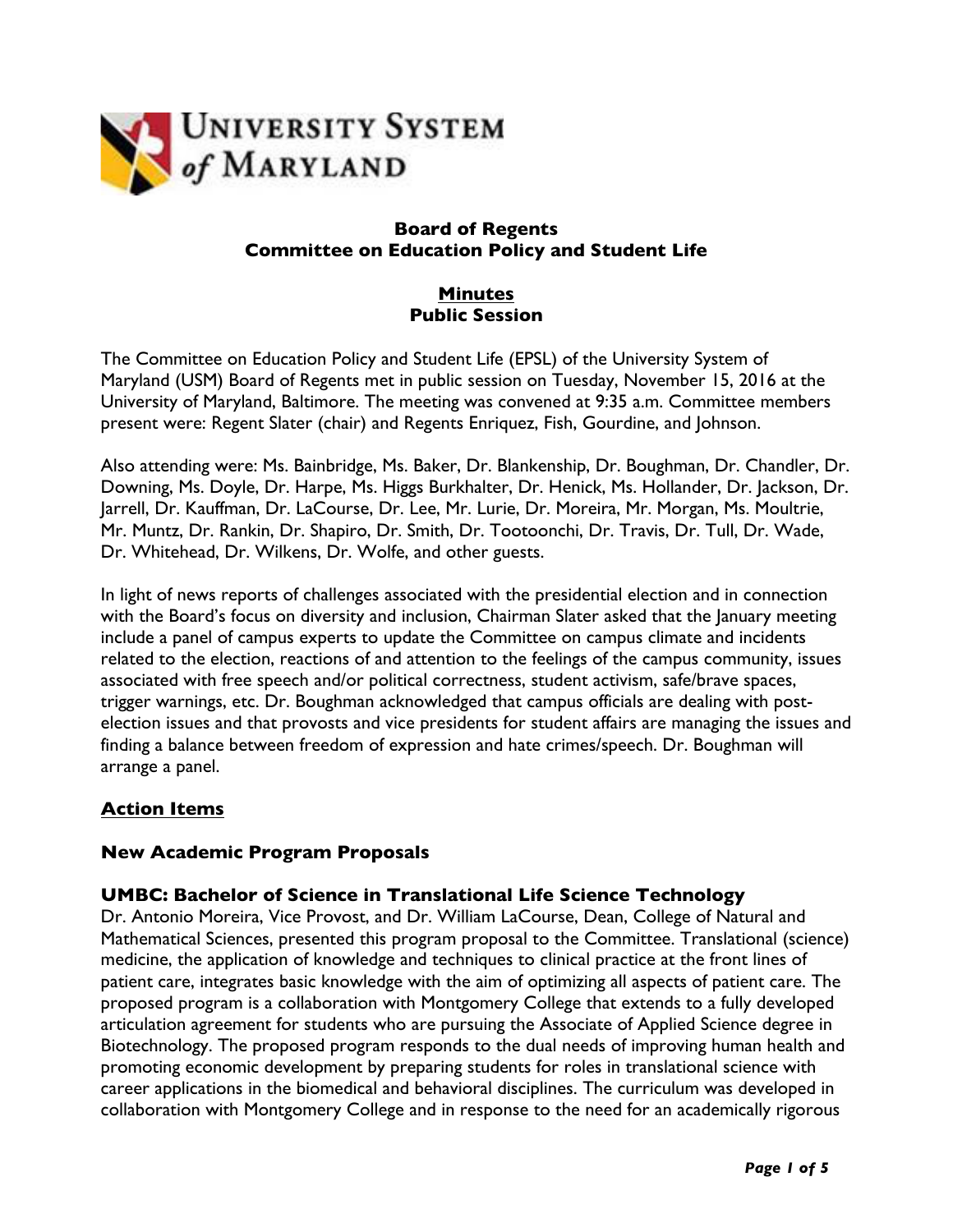program that incorporates university-guided, lab-based instruction. Demand has also been identified by a study by the *Education Advisory Board.* It is proposed that during the first two years of implementation, the program would be offered at both the Universities at Shady Grove (USG) and Montgomery College. In the third year, upon completion of the Biomedical Sciences and Engineering Education Facility, the program will consolidate the course offerings at USG. Although a few existing programs in the State include similar lower-level course content, the proposed TLST program differs from other programs in the region of Maryland where the program will be offered. Additionally, the proposal went through the standard approval process during which institutions have the opportunity to object; there were no objections.

In response to questions from the regents, the presenters shared that graduates would be prepared to work entry level jobs in medical facilities or labs (with possible starting salaries beginning at \$60,000) and to enter graduate school. The presenters also shared that the model can be expanded to other community colleges. Projected enrollment numbers seem small, but Dr. Boughman noted that these estimates are realistic and will be tracked over the years. Program officials will be prepared to expand the program as the need and demand becomes apparent.

The Chancellor recommends that the Committee on Education Policy and Student Life recommend that the Board of Regents approve the proposal from the University of Maryland, Baltimore County for the Bachelor of Science in Translational Life Science Technology**.** The motion was moved by Regent Gourdine, seconded by Regent Fish, and unanimously approved.

#### **UMUC: Bachelor of Science in Homeland Security**

Dr. Susan Blankenship, Program Chair, Department of Business and Professional Programs, and Dr. Steve Henick, Vice Dean, Business and Professional Programs, presented this program proposal to the Committee. The curriculum of the proposed, online Bachelor of Science in Homeland Security "…emphasizes national security, homeland security, international terrorism, infrastructure protection, strategic planning for security, international relations, intelligence operations and evaluation, and program management." The program was previously offered by the University but was discontinued in 2013. The discontinuation has had a negative impact on the university's military and military-affiliated student population, who continue to seek degree programs in this discipline. In addition to student demand, the Department of Homeland Security has requested from UMUC an undergraduate program in Homeland Security and will offer undergraduate internships where students will receive training and outreach experiences with the Office of Intelligence and Analysis. The program fills gaps, as there are Homeland Security associate's and graduate degrees, but no bachelor's degrees, offered within the state.

In response to questions from the regents, the presenters shared that most students will be working adults (as is the case with the general UMUC student population) and that the degree is designed to support promotion or transition from military to civilian life in a rapidly growing field. Additionally, the presenters don't expect there to be a negative impact on the public safety administration degree. Some classes will be maintained, but most of the students in that program have not taken advantage of the current Homeland Security minor. Also, the predominant use of adjuncts to teach within the program brings n teachers who are in the field and often relate well to the population UMUC serves. Finally, the proposal went through the standard approval process during which institutions have the opportunity to object; there were no objections.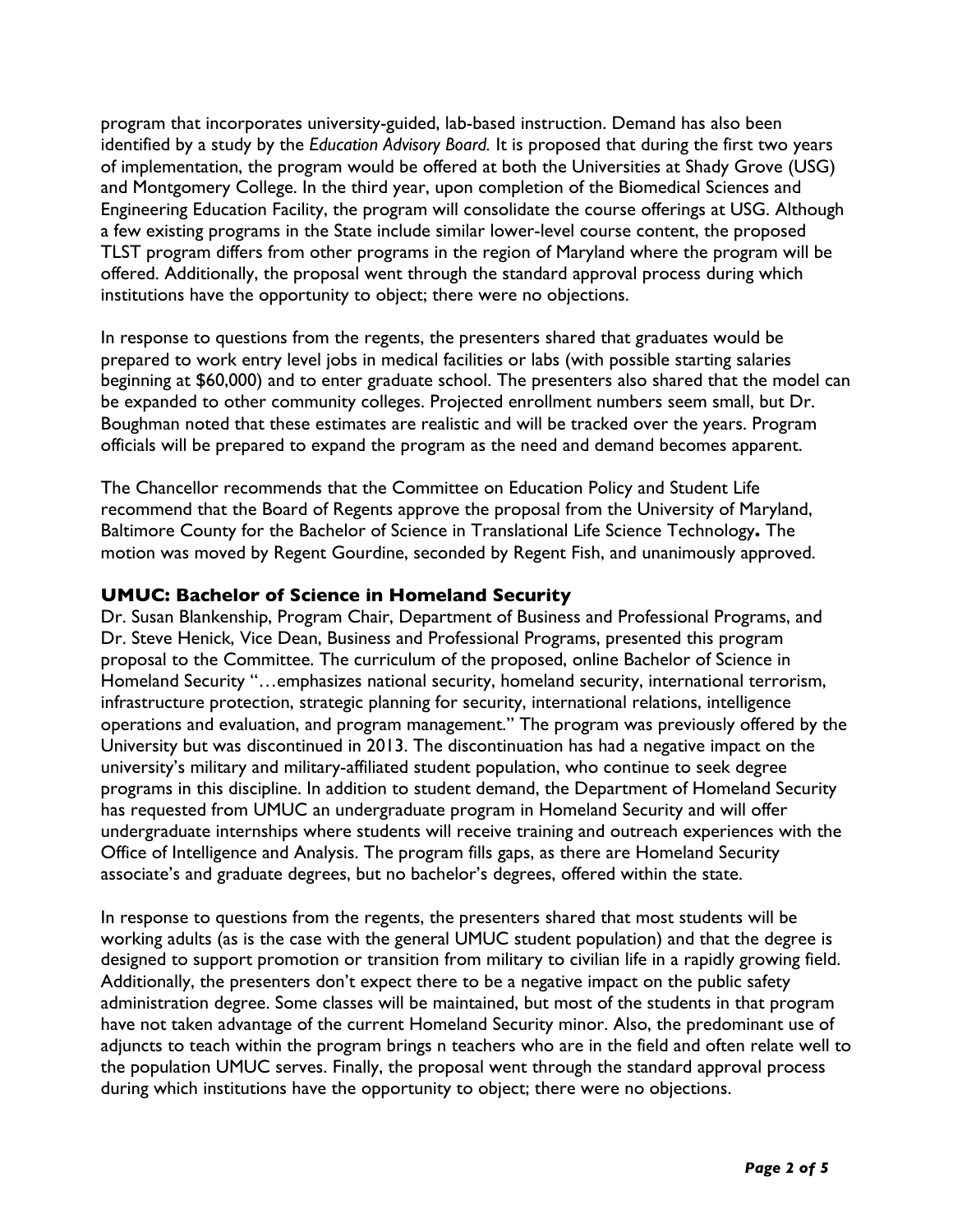The Chancellor recommends that the Committee on Education Policy and Student Life recommend that the Board of Regents approve the proposal from the University of Maryland University College for the Bachelor of Science in Homeland Security. The motion was moved by Regent Johnson, seconded by Regent Enriquez, and unanimously approved.

# **Information Items**

# **Opening Fall 2016 Enrollment and FY 2017 Estimated FTE Report**

Mr. Chad Muntz, Director of Institutional Research, presented this report, which provides the Committee with an overview of preliminary fall 2016 undergraduate, graduate, and first professional enrollment – overall enrollment growth, full-time, and part-time enrollment patterns. In addition, a fiscal year 2017 FTE estimate is included. Such data are important for both fiscal and enrollment management. This is the first opportunity to compare the accuracy of the institutional enrollment projections, one year out, to the actual enrollments. Mr. Muntz shared details on the Fall 2016 and Fall 2017 outlook, fall enrollment trends, actual 10-year enrollment changes, and details on new freshmen. Highlights include:

- Preliminary fall 2016 headcount enrollment at the USM campuses was 171,143 students, an increase of 6,644 over fall 2015.
- Most of the USM growth was from UMUC.
	- o Excluding UMUC, USM's headcount enrollment was nearly flat.
		- UMCP, Salisbury, and Bowie grew new freshmen and enrolled some of the largest freshmen cohorts in the past thirty years. The remaining institutions decreased student headcount and erased most of the gains.
- Total enrollment at the USM's Historically Black Institutions decreased (by 3.8%) for the fifth year in a row to 12,512 in fall 2016, the lowest total HBI enrollment since 1999.
- USM first-time, full-time freshmen students increased to the highest levels in 10 years at 13,398 in fall 2016. UMCP, Bowie, and Salisbury enrolled some of the largest freshmen cohorts in history. After decreasing for many years, Coppin grew its freshmen cohort. The largest decreases occurred at UMES and Frostburg.
- Most of the USM's growth in headcount was due to an uptick in the undergraduate parttime enrollment.

Regents asked that the staff explain or pay attention to future trends around limited growth at UB, Bowie, UMES, and Coppin.

Regent Gourdine asked what the USM is doing to focus on the ½ of Maryland high school graduates who leave MD for college or don't attend college at all. Provost Darlene Smith (UB) and Dr. Boughman shared some examples. Regent Gourdine encouraged the continuation and establishment of such programs, and she encouraged the Committee and staff to consider the role financial aid plays in students' decisions.

In summary, the fall 2016 preliminary headcount and updated FY 2017 FTE estimates appear to be on track, with both reasonably aligning, in aggregate, with the enrollment projections and budget plans submitted by the campuses. In March, Mr. Muntz and Dr. Passmore will present a series of pipeline reports (SAT profile, retention and graduation rates, transfer students, and enrollment projections) that will provide additional context and address other questions that were raised.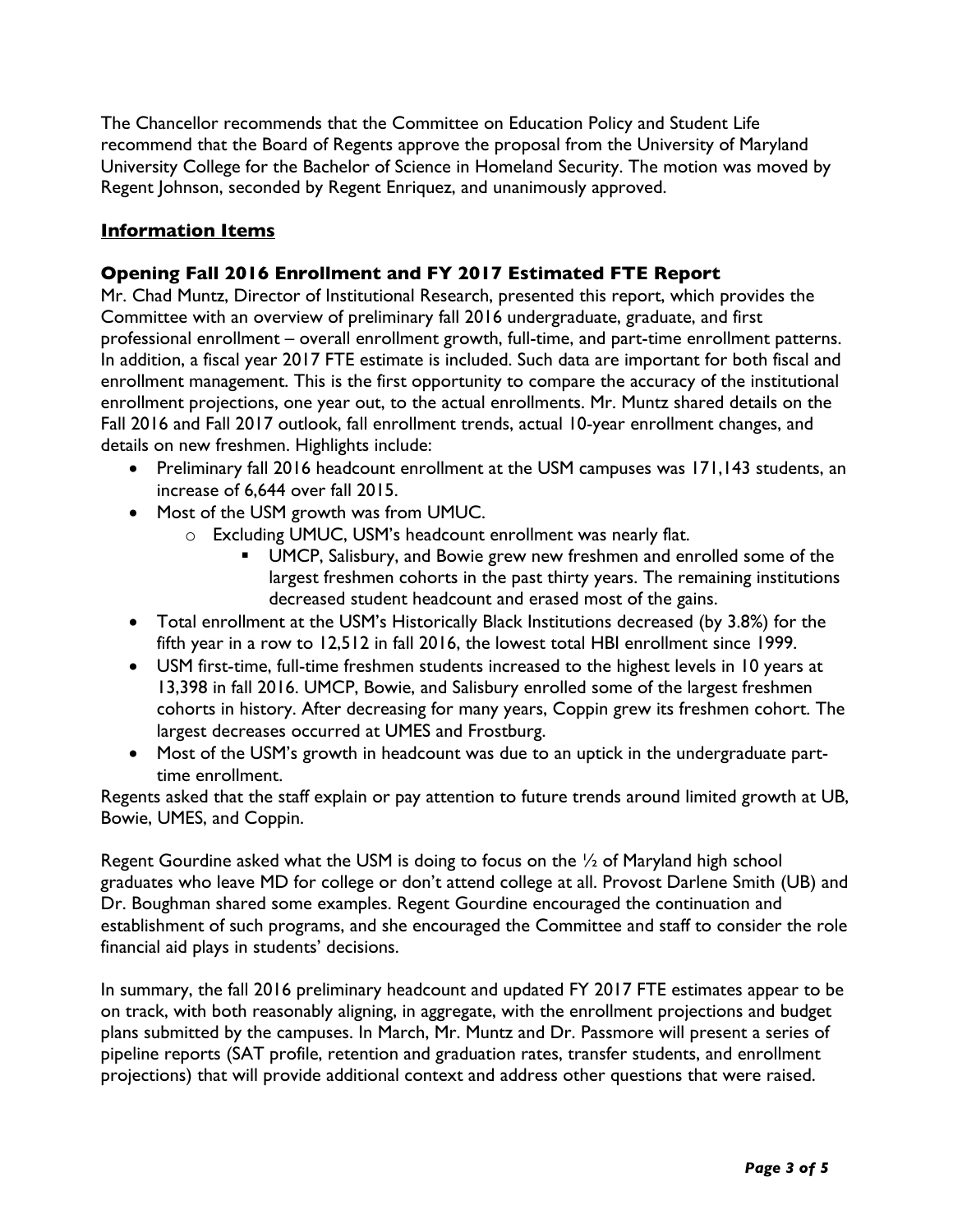#### **Report on the Instructional Workload of the USM Faculty**

On behalf of Dr. Ben Passmore who produced the Faculty Workload Report, Dr. Boughman and Mr. Chad Muntz, Director of Institutional Research, presented this annual report to the Committee. The report summarizes faculty instructional workload, which includes teaching, research, and service activities at all USM degree-granting institutions with tenured or tenure-track faculty for the 2015-2016. The presenters explained that measuring faculty work is difficult. This report is focuses mainly on courses taught and other quantifiable metrics, which is, currently, of most interest to the legislature. We know, however, that faculty workload includes much more. Therefore, System officials and a system-wide workgroup are working to identify new analytics that more accurately capture faculty workload. While the workgroup continues their efforts, a series of practice recommendations were prepared to ensure the reporting was effectively capturing all instructional activities and that these activities were being reported. The recommendations focused on the systematic capture of complex instructional activities (e.g. internships, student teaching, music performance courses) and enhanced review on individual campuses of the instructional data. Due to report timing, these recommendations were only partially implemented this year, but USM staff hope to fully implement the more substantive changes for the 2016-17 reporting year. The report includes various measurements of course units taught, credit hours generated, change in fall headcount enrollment and total credit hours, trends in undergraduate degrees awarded, undergraduate time to degree, four-year graduation rate, scholarship and service of USM faculty, and faculty research awards dollars.

Specifics can be found in the report, but, in summary, the data indicate that many USM institutions were able to improve their performance over the 2014-2015 year, but most remain below the Regents' policy target. However, when allowed exceptions are considered, most institutions meet target levels, reflecting the assignment of tenured/tenure-track faculty to a wide variety of tasks on campus. The average credit hour production figures for tenured/tenure-track faculty is largely stable, and institutions have successfully increased total credit hours through use of non-tenure track, full-time faculty. Additionally, the outcomes of faculty instructional activity continue to be strong. The number of undergraduate and graduate degrees awarded continues to rise. Students continue to move efficiently through most USM institutions with a rapid time to an undergraduate degree and improved 4-year graduation rates. Non-instructional productivity (i.e., scholarship and service) remains at a very high level, and external research funding remains at 1.2 billion dollars as was seen in 2014-2015.

The findings of this report demonstrate that the USM faculty is teaching more students, graduating more students, in a shorter period of time (which can ultimately mean fewer loans and less debt) all on an expanding and more diverse student population than we've ever had; the bottom line is good.

This report will be submitted to the Maryland General Assembly.

# **USM P-20: First in the World Maryland Mathematics Reform Initiative**

Dr. Nancy Shapiro, Associate Vice Chancellor for Academic Affairs, presented this report to the Committee. Dr. Shapiro gave background on the difficulties many students have with mathematics upon entering our colleges and universities. To that end, USM's P-20 work in mathematics alignment is focused on reducing remediation and expediting students' progress through college developmental courses by redesigning courses to increase student engagement and by building